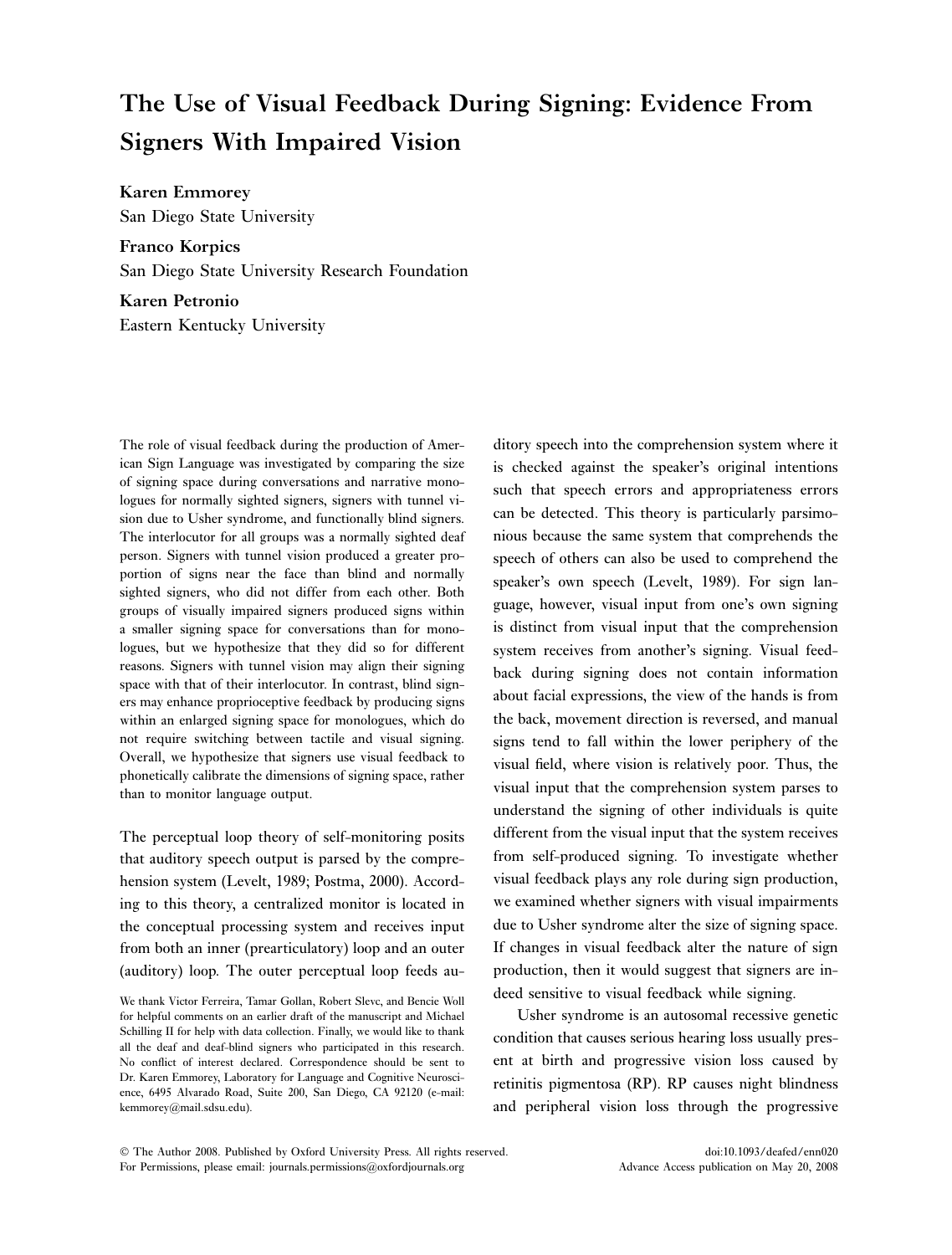degeneration of the retina. Deaf individuals with Usher syndrome begin to experience symptoms of RP, such as loss of peripheral vision, usually in adolescence or early adulthood. Over time, RP can lead to complete blindness. Deaf individuals in the United States who have Usher syndrome may acquire American Sign Language (ASL) during childhood from their deaf families or from exposure to ASL by deaf peers, educators, and/or hearing parents who learn ASL.

Anecdotal reports suggest that adult ASL signers with tunnel vision due to RP produce signs within a smaller signing space. An example is shown in Figure 1 taken from a commercially available videotape. The signer with Usher syndrome produced the ASL sign INTRODUCE high in signing space, close to his face. This sign is normally produced near the waist. If visual monitoring is important to sign production, this would explain why signers with tunnel vision have such a constrained signing space—they need to visually perceive their own output. It has also been observed, again anecdotally, that when signers with Usher syndrome become completely blind, their signing space increases. It is possible that these signers have been "released" from visual monitoring because they can no longer see their own output.

If signers with tunnel vision systematically produce signs within a restricted and raised signing space, but blind signers do not, it will provide evidence for the importance of visual self-monitoring during sign production. However, another possible explanation for such a result is that the restricted signing space is actually a signal to the sighted addressee to produce signs in a smaller space so that the individual with Usher syndrome can see their signing. That is, the person with Usher syndrome is indicating (either consciously or unconsciously) "sign like me so I can see you.'' Because the face conveys grammatical information in ASL, signs need to be produced in a smaller space near the face in order to be perceived through the narrowed visual field of a person with tunnel vision. In contrast, completely blind signers comprehend ASL through tactile signing, and thus, such a communicative signal is not necessary. Tactile signing is a variety of ASL that is perceived by placing the hand lightly on the back of a signer's hand in order to perceive the signs through touch and movement



Figure 1 Illustration of the sign INTRODUCE produced by a signer with Usher syndrome. The sign INTRODUCE is produced near the waist by normally sighted signers. The image of the signer with Usher syndrome is reproduced with permission from the video Deaf-Blind Getting Involved: A Conversation, produced by Sign Media, Inc., ©1992 Theresa Smith.

(Collins & Petronio, 1998; Petronio, 1988; Petronio & Dively, 2006). When deaf-blind signers communicate with a normally sighted signer, they produce "visual" ASL but perceive tactile ASL using the hand-on-hand method of sign perception.

To investigate the size of signing space used by signers with visual impairment, we asked deaf signers with normal vision, with tunnel vision, or with no functional vision (blind signers) to communicate with a deaf ASL signer who had normal vision. To investigate whether a smaller signing space is used as a communicative signal for the other person to sign smaller, participants engaged in a conversation and produced a monologue in the form of a story narrative. If restricted signing space is a cue to the sighted signer to also use a smaller signing space, then signers with tunnel vision should use a smaller signing space only during conversation because monologues do not involve turn taking with the sighted signer.

### Method

#### Participants

Fifteen deaf signers participated in the study. Five participants (three males and two females) were born with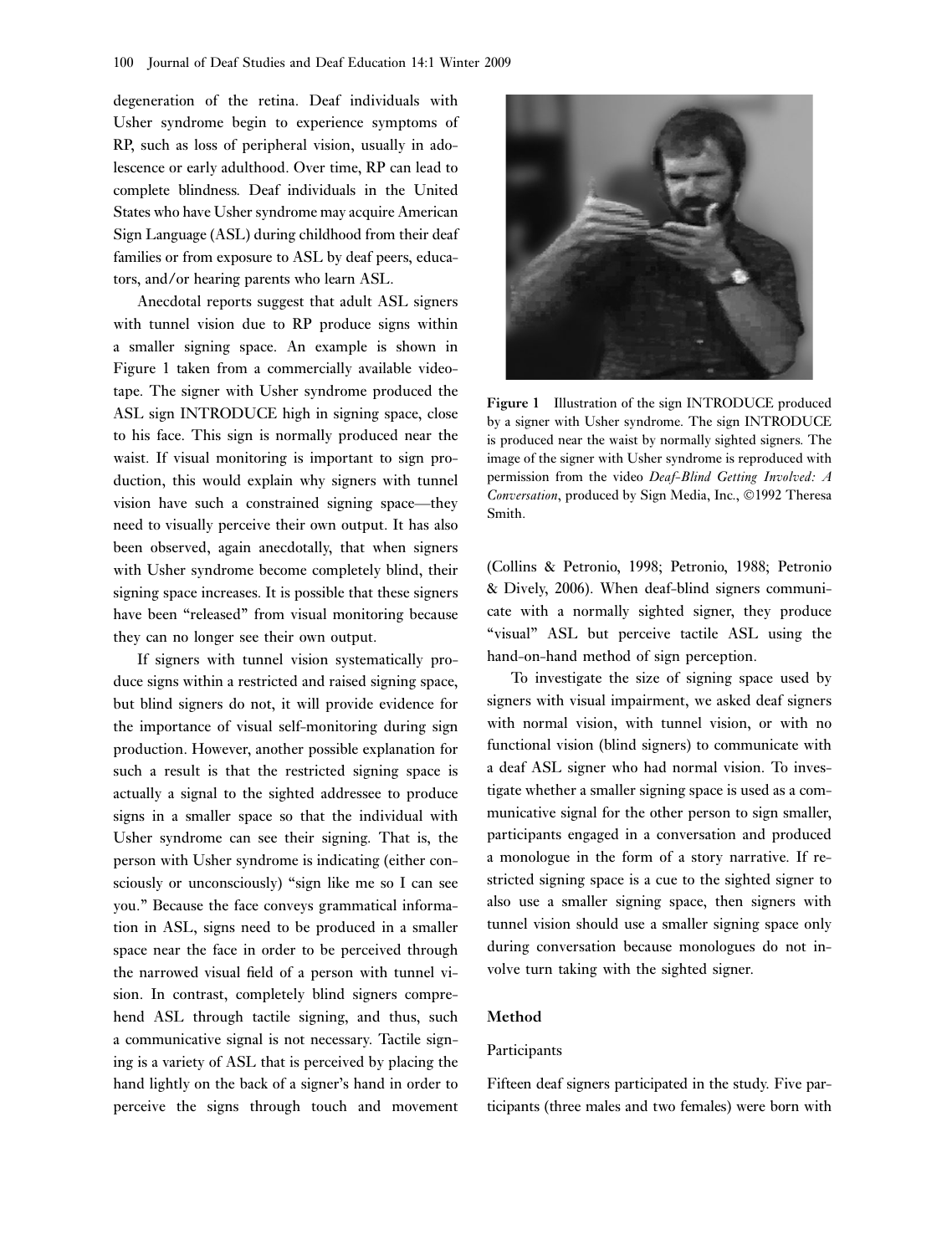Usher syndrome and reported tunnel vision with a visual field of between 5 and 20 degrees. Five participants with Usher syndrome (two males and three females) reported no functional vision and used tactile ASL for communication. Five participants (three males and two females) were normally sighted ASL signers. All participants were prelingually deaf, had no cognitive disabilities, and used ASL (either visual or tactile) as their preferred and primary means of communication. Thirteen signers were native or near-native signers, exposed to ASL at birth or in early childhood. Two participants acquired ASL at age 11 (one who had tunnel vision and one with no functional vision).

#### Procedure

All participants interacted individually with a sighted deaf signer who was fluent in ASL. Participants engaged in a conversation about their life experiences and opinions about interpreters, and they produced a monologue in the form of a story narrative (The Three Bears story for 12 participants and a different story for 3 participants who were less familiar with The Three Bears story). The sighted interlocutor used tactile ASL with the functionally blind participants and visual ASL with the sighted signers and with the signers who had tunnel vision. The interlocutor was naive to the experimental questions under investigation. A video camera was placed next to the interlocutor such that a front view of the participant's signing was filmed. The participant's torso and the signing space around the head and shoulders were visible, and the participant's hands did not leave the field of view.

For each participant, the percent of signing that was produced near the face was measured using body landmarks that defined a rectangle that included the participant's head and upper torso. The lower limit of the rectangle was defined as the top third of the participant's chest (just below the shoulders); the upper boundary of the rectangle was defined as the top of the participant's head, and the sides of the rectangle were defined by the participant's shoulders. The percent of time that each participant's dominant hand fell within this rectangle while signing was calculated for the monologue and for an excerpt of conversation. The conversational excerpt was taken 5 min into the con-

versation and consisted of continuous signing that lasted from 1 to 2 min (average length  $= 1.6$  min). The average monologue length was 2.1 min. The total average language sample was 3 min 36 s.

The percentage of time that signing occurred within this body-defined rectangle was the dependent measure, and the data were analyzed using a 3 (group: tunnel vision, blind, sighted signers)  $\times$  2 (genre: conversation, monologue) repeated-measures analysis of variance (ANOVA). For all analyses, variability is reported with repeated-measures 95% confidence interval (CI) half-widths based on single degree-offreedom comparisons (Masson & Loftus, 2003).

#### Results

The results are shown in Figure 2. The mixed design repeated-measures ANOVA revealed a main effect of group,  $F(2, 12) = 6.306$ ,  $p = .013$ , CI =  $\pm 16.47$ . The Tukey's Honestly Significant Difference test revealed that signers with tunnel vision produced more signing near the face than either sighted signers ( $p = .042$ ) or blind signers ( $p = .016$ ), whereas sighted and blind signers did not differ from each other ( $p = .846$ ). The ANOVA also revealed that a greater percentage of signing was produced near the face for conversations than for monologues,  $F(1, 12) = 5.797$ ,  $p = .033$ , CI =  $\pm 17.78$ . The interaction between participant group and genre did not reach significance,  $F(2, 12) = 2.485$ ,  $p = .125$ ,



Figure 2 Mean percent of signing that was produced near the face for signers with tunnel vision, blind signers (no functional vision), and normally sighted signers. Bars indicate standard error.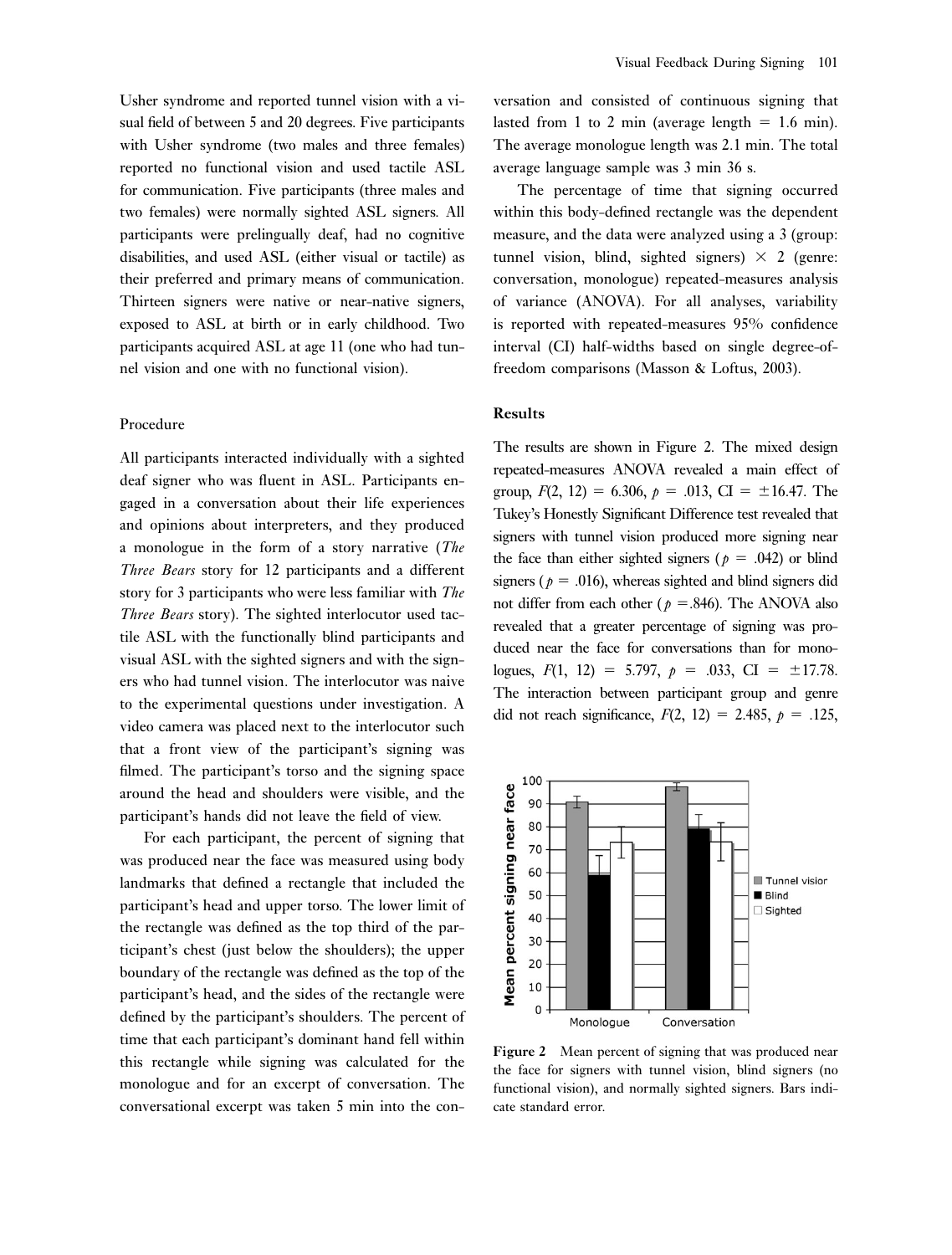$CI = \pm 30.79$ . However, planned comparisons revealed that signers with tunnel vision produced a higher percent of signing near the face during the conversation than the monologue (97.3% vs. 90.7%;  $t(4) = 5.32$ ,  $p = .006$ ), as did blind signers (79.1% vs. 58.9%;  $t(4) = 2.643$ ,  $p =$ .057). The percent of signing near the face did not differ between conversation and monologue for the sighted signers (73% for both genres).

#### Discussion

The results confirm anecdotal reports that signers with tunnel vision due to Usher syndrome produce signs within a restricted signing space. The fact that these signers kept their hands near their face while signing a monologue suggests that they do so to maintain better visual feedback while signing, rather than to signal their addressee to sign smaller. Supporting this hypothesis is the finding that completely blind signers, who have no visual feedback, did not differ from normally sighted signers with respect to the amount of signing produced near the face. These results are consistent with a recent study by Emmorey, Gertsberg, Korpics, & Wright (2008). Emmorey et al. (2008) used Optotrak technology to study changes in the signing space of normally sighted signers who were blindfolded or wore goggles that created tunnel vision. The signing space of blindfolded signers was unaffected, but tunnel vision goggles caused signers to produce signs within a narrower vertical dimension of signing space. The temporary change in signing space caused by tunnel vision goggles for normally sighted signers was much less dramatic than the change we observed here for signers with tunnel vision due to Usher syndrome, but it was consistent across signers. Thus, results from both normally sighted signers and from signers with visual impairments indicate that eliminating the visual periphery reduces the size of signing space (particularly within the vertical dimension), but completely removing visual feedback does not alter the size of signing space (see also Siegel, Clay, & Naeve, 1992).

These data suggest that visual feedback plays at least some role during sign production. A potential reason for signing near the face is to prevent the hands from continually disappearing and reappearing within the visual field. Deaf signers are particularly sensitive to objects moving in and out of the visual periphery (Bavelier et al., 2000; Bosworth & Dobkins, 2001), and therefore, those with tunnel vision might adjust the size of signing space to avoid such visually distracting input. However, recently Arena, Finlay, and Woll (2007) found that normally sighted signers' hands frequently move outside their field of view. Arena et al. measured each signer's visual field and the location of their hands in signing space using Optotrak technology. Their results suggest that the smaller signing space we observed for signers with tunnel vision is unlikely to arise simply as an effort to avoid visual distraction because the hands move in and out of the visual field for normally sighted (as well as for visually impaired) signers.

Following Arena et al. (2007), we hypothesize that visual feedback may function primarily to calibrate the size of signing space with respect to where the hands appear within that space, rather than to keep the hands within view during signing. That is, signers with restricted vision reduce signing space in order to better estimate the dimensions of their signing and to visually assess the location of their hands. Normally sighted signers may also use visual feedback to phonetically calibrate the size of signing space and to help maintain visual awareness of where their hands are (in addition to proprioceptive awareness of the location of their hands).

We also found that signers with tunnel vision produced signs within an even more restricted signing space when conversing in a dialogue. We speculate that this additional reduction in signing space may result from a form of alignment (Pickering & Garrod, 2004), in which both participants in the dialogue align with respect to the size of signing space. That is, the normally sighted signer must sign within a restricted space near the face in order for the signer with tunnel vision to visually perceive the signing. Therefore, the signer with tunnel vision may match the restricted signing space of his or her interlocutor as a type of phonetic alignment. Both participants in the dialogue converge on a restricted signing space near the face. Just as speakers align with respect to accent and speech rate (Giles, Coupland, & Coupland, 1991; Giles & Powesland, 1975), signers may align with respect to the size of signing space.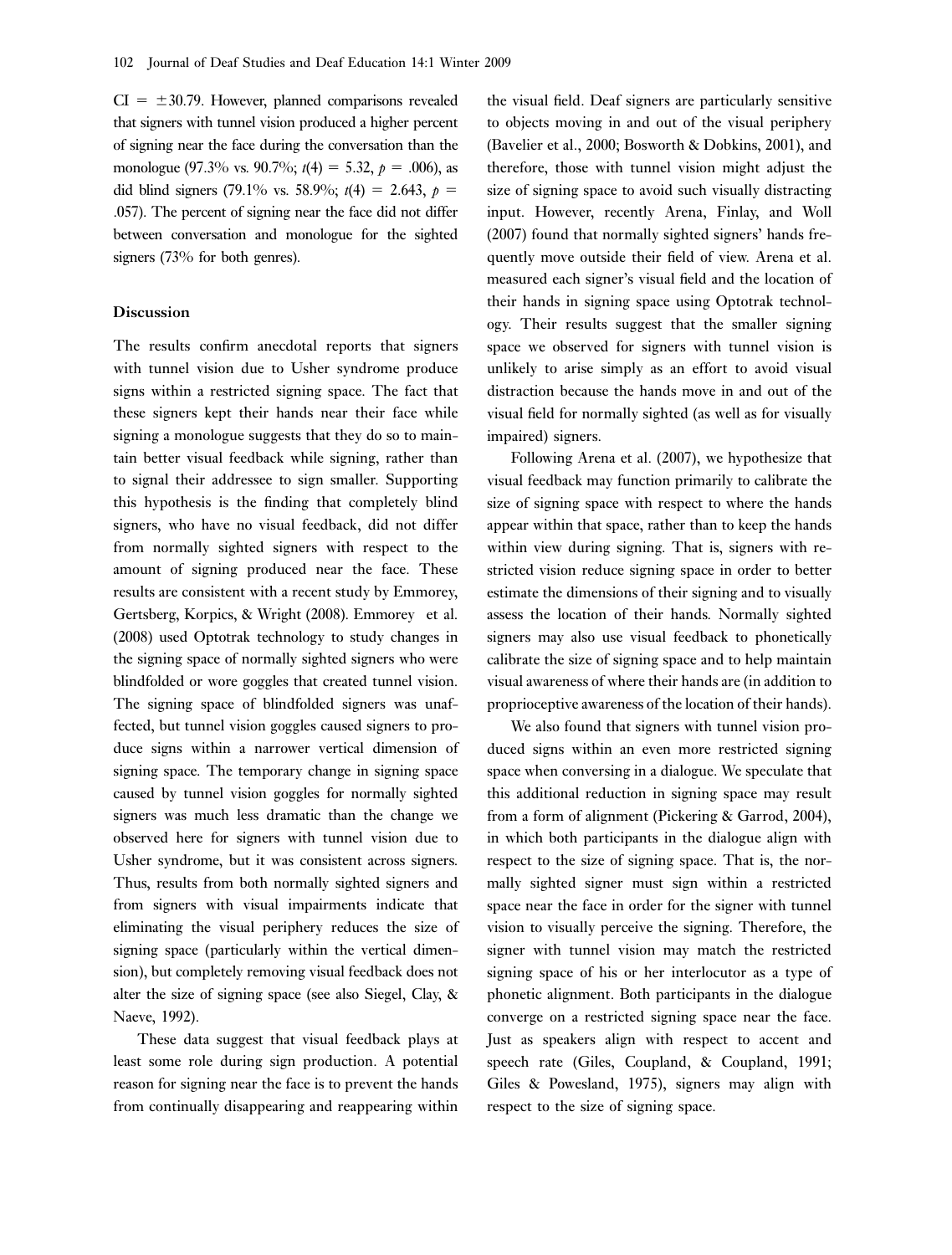For the blind signers, the size of signing space during conversation did not differ from that of normally sighted signers; rather, blind signers produced signs within a *larger* signing space during the monologue (i.e., a smaller percentage of signing was near the face; see Figure 2). One possible explanation for the enlarged signing space during the monologue is that blind signers must rely solely on kinesthetic monitoring, and increasing the size of hand and arm movements increases the proprioceptive signal (i.e., the sense of the location and position of the hand and arm with respect to the body). Enhancing proprioceptive feedback may aid self-monitoring for completely blind signers. During a conversation, however, these signers frequently switch between perceiving tactile signing and producing visual signing. The hand-onhand method of perceiving tactile ASL requires that signs be produced within a smaller signing space in front of the body so that the blind perceiver can easily feel the signs. We speculate that blind signers may also produce visual ASL within a smaller signing space, thus aligning with their conversational partner who is producing tactile signing within a restricted space. As a consequence, signing space is reduced for conversation compared to monologues.

What do these modality differences in perceptual feedback imply for models of language production? Models that can account for monitoring of both signed and spoken language output should be favored based on parsimony. The fact that we found a systematic reduction in signing space for signers with tunnel vision provides some evidence for the perceptual loop theory, as applied to sign language monitoring. However, it is currently unclear whether the visual input received from one's own signing could be parsed and understood by the comprehension system (e.g., critical information about nonmanual markers is absent). Our results also provide support for psycholinguistic models that posit a role for proprioceptive feedback for monitoring speech (e.g., Lackner & Tuller, 1979). It is likely, however, that signers and speakers rely differentially on proprioceptive monitoring. The fact that speakers detect fewer errors during mouthed speech than during voiced speech indicates that they do not rely solely on proprioceptive monitoring (Postma & Noordanus, 1996). Auditory feedback provides essential information about acoustic properties of self-produced speech that is not available through proprioception, such as voicing or nasalization. Postma (2000) hypothesizes that proprioceptive and somatosensory monitoring of speech are critical for fine tuning and calibrating the production of speech but may play little role in error detection. In contrast, we hypothesize that visual monitoring of sign is used to fine-tune production, whereas proprioceptive and somatosensory monitoring are used to detect sign errors.

Some evidence for error detection based on proprioception is found in the self-corrections and repairs produced by the blind signers. For example, one blind signer wanted to fingerspell "Salt Lake," and he fingerspelled S-L-A, interrupted himself, and then produced the correct spelling (S-A-L-T). In this case, error detection depended on feeling the position of the fingers and contact between the fingers that formed the letter handshapes. Another blind signer started to sign FATHER (five handshape moves toward the forehead where the sign is made) but switched to the compound MOTHER-FATHER (parents) before completing the sign. In this case, error detection required sensing the position and trajectory of the arm moving in space. Several of these types of corrections were observed, indicating that blind signers can detect production errors based entirely on proprioceptive and somatosensory feedback.

To conclude, models of human language processing should be able to account for data from both signed and spoken languages. Our data suggest that if the perceptual loop hypothesis for self-monitoring is to be maintained, the comprehension system must be able to access phonological representations by parsing either a motor (i.e., proprioceptive) signal or a sensory (visual or auditory) signal.

## Funding

National Institutes of Health (grant R01 DC13249).

#### References

Arena, V., Finlay, A., & Woll, B. (2007, March). Seeing sign: The relationship of visual feedback to sign language sentence structure. Poster presented at CUNY Conference on Human Sentence Processing, La Jolla, CA.